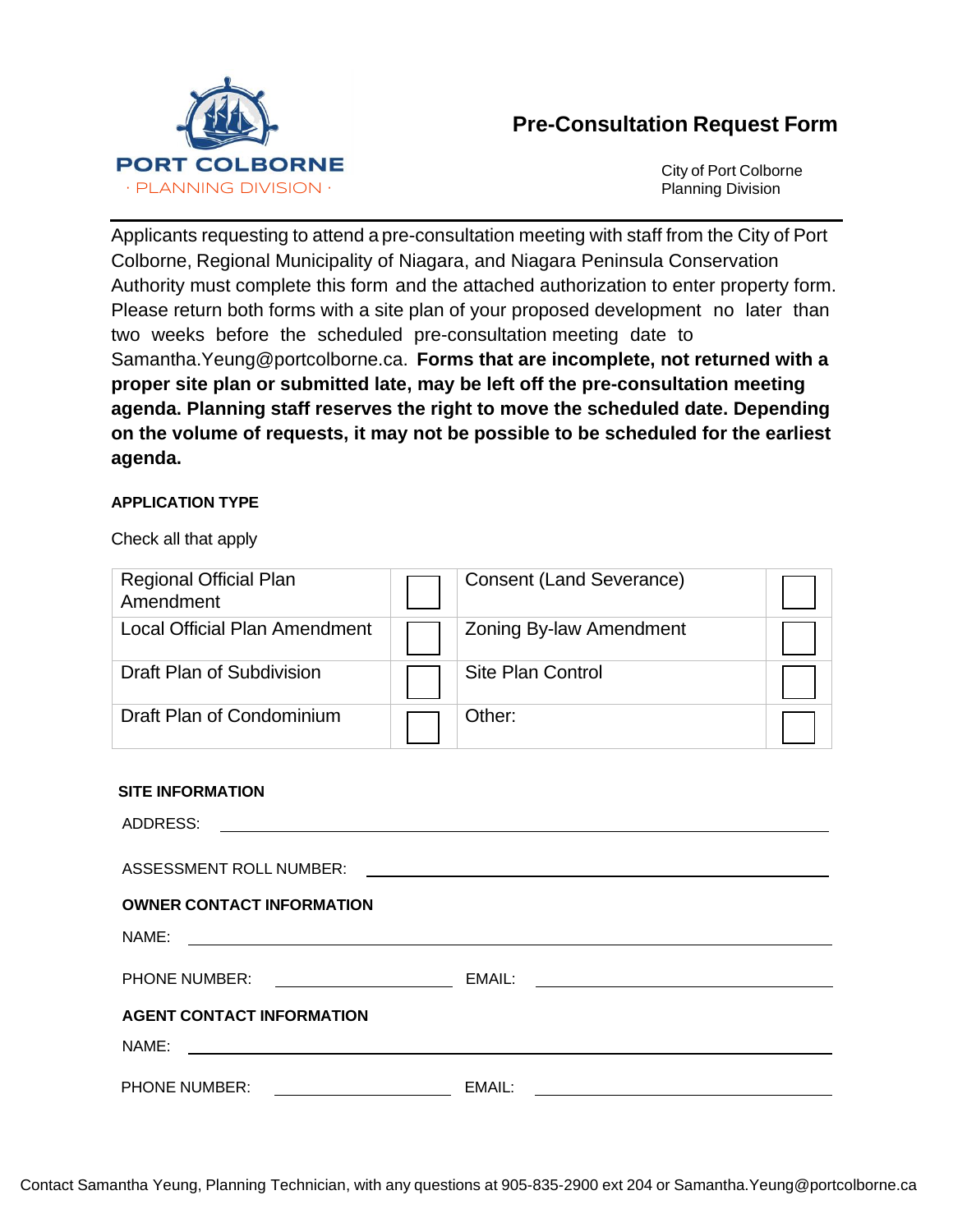#### **DESCRIPTION OF PROPOSED DEVELOPMENT**

## **Site Plan Instructions:**

The Pre-consultation Request Form must be submitted with a site plan showing the proposed development. The following items must be included on site plans:

- Location of existing and proposed land uses, buildings and structures;
- Location of significant features on the site and adjacent to the site (i.e. wetlands, hazard lands, watercourses, woodlands, wells, septic tanks, etc.);
- Existing and proposed lot fabric (as appropriate); and
- Proposed development concept, including setbacks from lot lines and significant features.